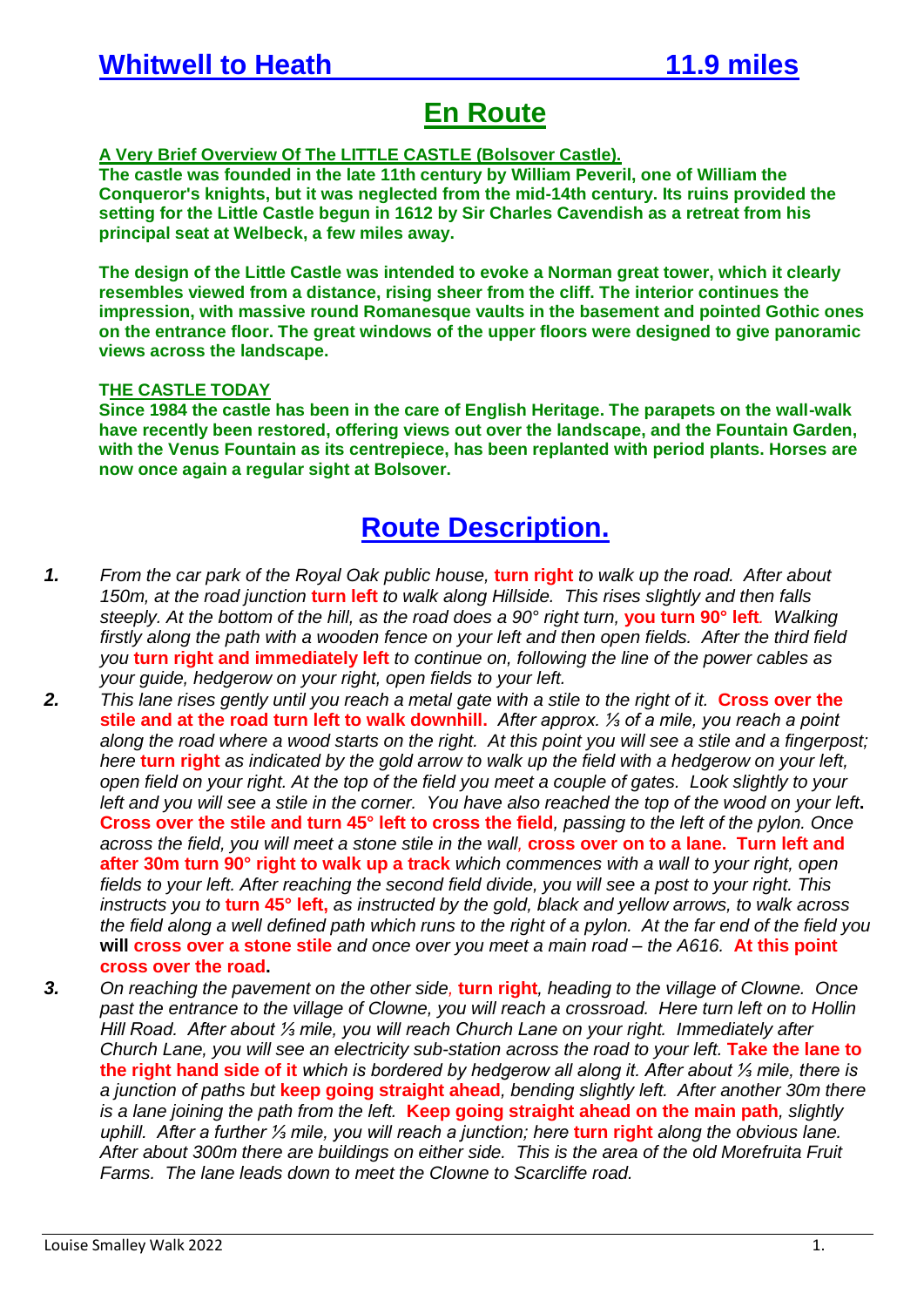- *4. At the road,* **cross straight over to the single track road opposite***. At the start of this lane, if you look to the right there is a sign that says Oxcroft Estate, Nos. 23-26 with an arrow.* **Walk along this lane for approx. ½ mile** *until you reach a sharp left turn in the road. On reaching Limestone Farm, stay with the road which bears to the left. After a short while, the road again bends slightly right then round to the left again and you reach Oxcroft Farm. Just after Oxcroft Farm you will see a triangular piece of grass punctuated by a red post box***.**
- *5.* **Here turn right to walk across the road** *and you will see in front of you a public footpath finger post. At this,* **cross over the stile and head across the field** *towards the trees opposite. Here you have the first of the fantastic views you will get for the next 2-3 miles. Once across the field, you will see a stile hidden amongst the hedgerow/trees.* **Cross over and continue straight ahead***, heading to the right of a white building. Once across the field you meet a gate to the right of which is a wooden stile.* **Cross over the stile and continue down this lane to the next gate. Go through the gate, on to the road. Turn left***. This road is metallised at first and then becomes basic country lane. At the end of the lane there is a metal gate on the left.*
- *6. To the left of the gate there is a footpath sign which may be quite hidden by foliage.* **Cross over the stile and walk across the field, turning 45° right***, heading downhill towards some trees. On reaching the trees,* **work your way down to the lowest hollow** *and then cross a small stream. G***o through the woods for a few metres, to cross a bridge over the stream***. After a few paces through a hedgerow,* **turn 45° left across the field** *towards the left hand side of some farm buildings.* **Cross over the stile and turn right. Walk up the lane** *as indicated by the yellow footpath arrow. You now have farm buildings on your right, and after a few paces you meet a gate to the right of which there is a gap.* **Pass through the gap and continue along this lane** *which begins to rise to meet a road. You have in front of you magnificent views of the first of the Country's national parks, the Peak District.* **Turn left along the road***. You will be walking along this road for some distance. All along you will have wonderful views to your right hand side.*
- *7. When you reach the Bolsover Methodist Church, as you get near the town, straight opposite there is a gap in the wall in which there are some steps.* **Cross over the road and go down the steps and follow the little jetty round to the left***, heading downhill round to the left. This gennel leads down to a pelican crossing.* **Cross straight over then bear left and immediate right and then after a few paces bear left again. Follow the path uphill***. There is a wall on the right and to the left a building which used to be the Bolsover Sportsdrome. The path emerges on to a road to side of the Bolsover Adult Education Centre.* **Continue straight ahead** *passing the Centre on your right. Where this road swings round to the left, you* **continue straight on onto Castle Lane***, walking along the footpath on the right of the road. You start to descend steeply.*
- *8. The road bends round to the right and at the point where it starts to swing round to the left you will see a public footpath sign on your right.* **Take this path which will mean that you will be continuing in a straight line.** *This path has a fence on the left and hedgerow on the right, protecting a steep bank. You are now walking below Bolsover Castle. After a very short while, the path swings round to the left and then emerges at an open field. At this point take the path to* **the right, turning 45° right,** *to cross what was known as Castle Park. Here you have a fantastic view towards the Peak District and beyond. If you look to the left, in the distance you may be able to some ponds. You are going to walk round those ponds shortly. This path that is crossing Castle Park is heading downhill all the time and it is leading you to the extreme right corner of the field. You need to be looking to your left for a post. Do not be tempted to follow the obvious path that disappears into the bushes but* **turn slightly to the left to meet the post***. Here you will see a path that leads through the hedges into an open field.* **Go through this and continue on the path***, crossing the open field which is continuing to head downhill. Once across the field, you will meet the end of a hedgerow.* **Continue straight ahead** *with the hedgerow on your left. The path goes slightly diagonally across the next section to meet a fingerpost by a road.* Head for this **fingerpost***.*
	- $\triangleright$  From the very beginning, at the top of the hill, as you look in the distance you can see a public house called the Castle Arms. You can use this as your target to help you across the right fields.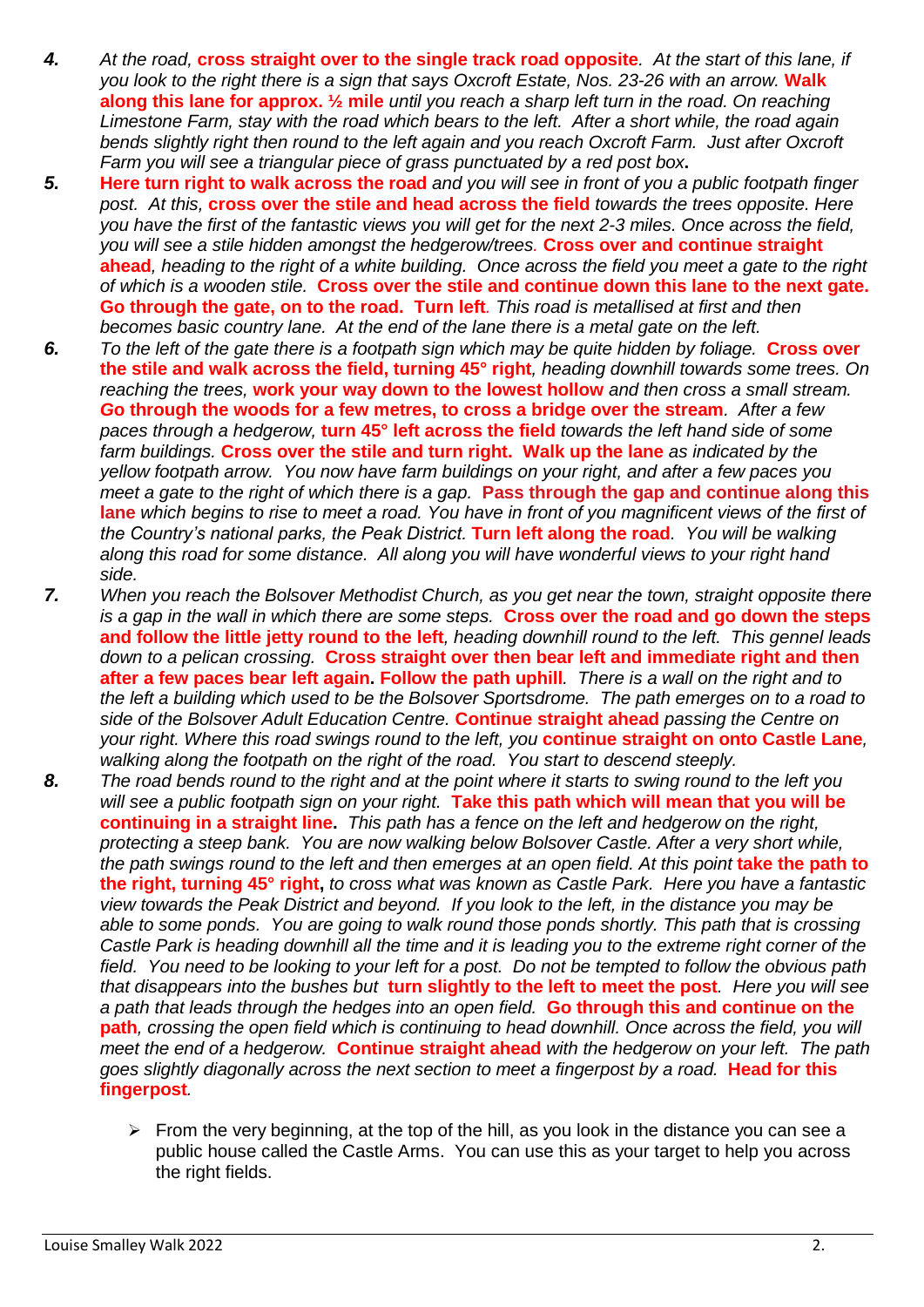- *9. On reaching the fingerpost, by the road,* **cross straight over to pass through the metal kissing gate into the next field.** *Cross the field, heading diagonally right. This is a tarmac path .Once across the field* **pass through the metal kissing gate** *opposite where you emerge outside the Bolsover Castle Arms. At this point you are going to walk along the side of the main road for a short while, heading for the roundabout ahead of you. Walk along the footpath on the left of the main road (A632). On reaching the roundabout* **cross straight over** *heading for the Stockley Trail sign. Having crossed the road you will see on your left a squeezer stile.* **Turn left to pass through the stile** *and walk the obvious path which has a fence on the left and bushes on your right. This path winds to the right of the Auto-Supplies building and then bends left to the rear of the building to join a very wide track.* **Join the track** *which bends to the right and joins a more substantial track with a metal fence to your right and bushes to your right.*
- *10. After approximately 300m you come to fork in the paths.* **Take the right fork** *which starts to climb uphill. After approximately 150m you will reach a viewpoint, giving you great views over Carr Vale Nature Reserve which you are heading for. Here the path bears 90° right.* **Follow this path**, which at this point is bordered by hedgerow, which recedes after a short while. At a point where *the path starts to head downhill, looking to your left you will see Scarsdale Hall on the horizon – one of your destinations. The track winds its way steadily downhill until you meet a path junction***. At this point turn left***, continuing along a very similar track. After a few metres, you will meet a gate and a Carr Vale Nature Reserve sign. Do not go through the gate but* **follow the path 90° left along the obvious path.** *After a few metres you pass a viewpoint and a hide.* **Continue down to a squeezer stile** *which you go through and you will have the first of the ponds on your right hand side. After a further 120m, you will see a path going up to your left. Ignore this and*  **keep to the lower path on the right***. Walk to the right of the barrier. After a further 30m or so the path will turn off to the right. Basically you will be walking clockwise around the pond, keeping the pond on your immediate right.*
	- ➢ *As you walk along this path there are several opportunities to go off into hides to observe the wildlife but don't bother as you have another 34 miles to go so keep going on the path!*
- **11.** After walking along the path for about 1/4 mile you will **cross a bridge over a dyke** and *immediately after that you will pass through a squeezer stile.* **Continue straight ahead***. You are now on open grassland. On your right you will see a pond and your left you will see a river.*  **Continue straight ahead for a further 200m***. After 200m you will see a squeezer stile on your left leading on to a bridge over the river,* **here turn 90° right** *to walk along a path which leads down towards a pond. It is not an obvious path. This path then goes clockwise around the edge of the pond.* **Follow this path around the pond** *for approximately 200m. Hugging close to the edge of the pond on the right you will notice another pond to the left, ignore this.*
- *12. As you wander round the pond, after about 200m you will see, on your left, a path leading up to a wooden fingerpost which is attached to a stile. On the fingerpost is you will see a yellow arrow with Sutton Scarsdale written on it.* **Cross over stile and as indicated by the yellow arrow and cross the field bearing 45° left** *with Sutton Scarsdale ahead of you as your guide. Having crossed the first field going slightly uphill, you emerge at the corner of another field in the top left hand corner. Running across you now are power cables.* **You need continue across the next field, bearing 45°left** *to walk with the ruined buildings about 100m on your right. Use the farm building in the distance as your guide across the next field.*
	- $\triangleright$  For the walkers at the front you can turn round and see the walkers coming down the hill from Bolsover Castle behind you. For the walkers at the back you can look from Bolsover Castle and see all the walkers crossing the fields ahead of you – so get a move on!